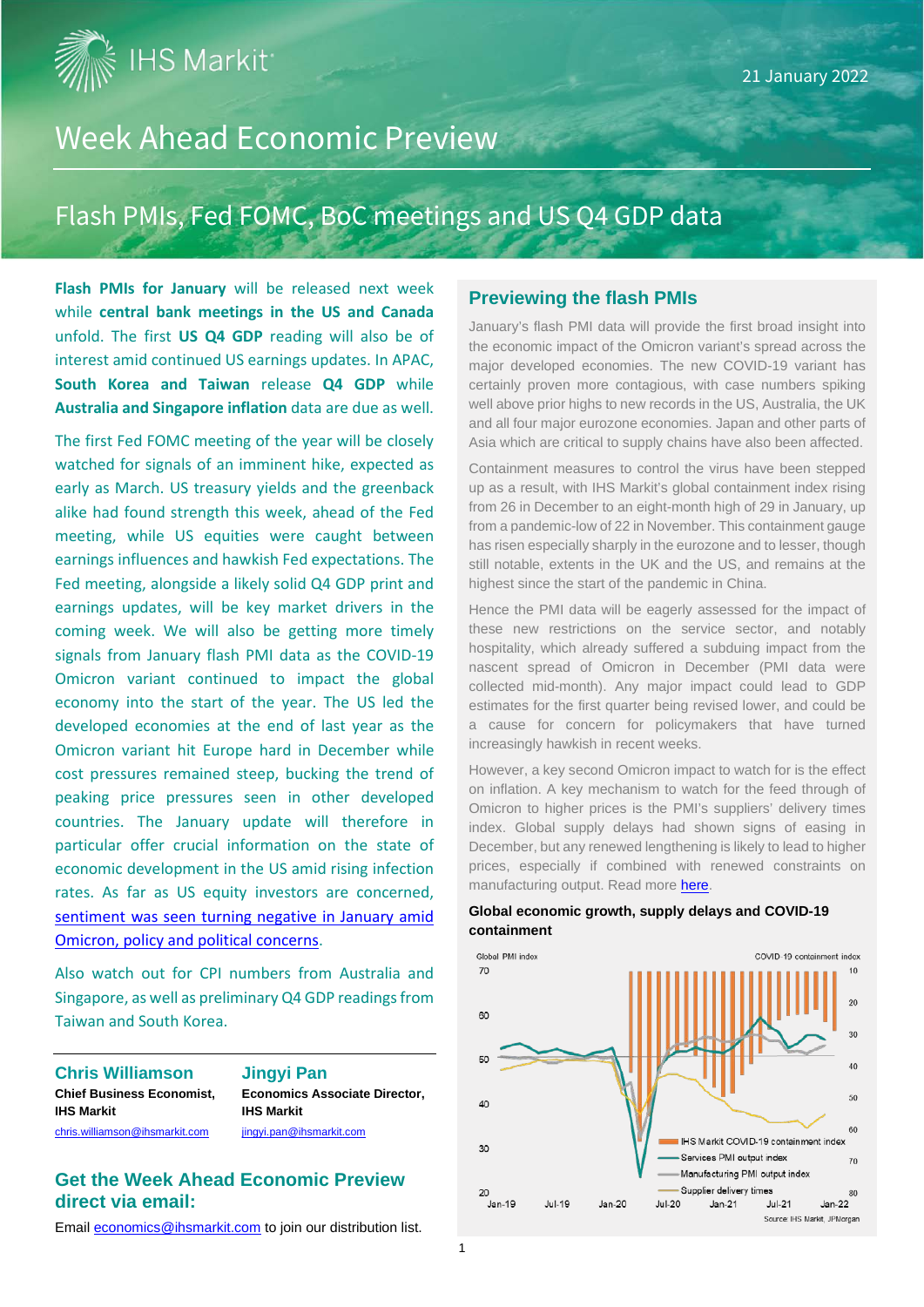

# **Key diary events What to watch**

#### **Monday 24 Jan**

Australia IHS Markit Flash PMI, Manufacturing & Services\* Japan au Jibun Bank Flash Manufacturing PMI\* UK CIPS/IHS Markit Flash PMI, Manufacturing & Services\* Germany IHS Markit Flash PMI, Manufacturing & Services\* France IHS Markit Flash PMI, Manufacturing & Services\* Eurozone IHS Markit Flash PMI, Manufacturing & Services\* US IHS Markit Flash PMI, Manufacturing & Services\* Singapore Consumer Price Index (Dec) Taiwan Industrial Output (Dec)

#### **Tuesday 25 Jan**

South Korea GDP (Q4, advance) Australia CPI (Q4) Germany Ifo Business Climate New (Jan) United Kingdom CBI Trends Orders (Jan) United States Consumer Confidence (Jan)

#### **Wednesday 26 Jan**

*Australia, India Market Holiday*  New Zealand Trade (Dec) Thailand Manufacturing Production (Dec) Singapore Manufacturing Output (Dec) United States New Home Sales (Dec) Canada BoC Rate Decision (26 Jan) United States Fed Funds Target Rate (26 Jan)

#### **Thursday 27 Jan**

*Hong Kong, Taiwan Market Holiday* Japan BOJ Summary of Opinions (Jan 17-18) New Zealand CPI (Q4) Germany GfK Consumer Sentiment (Feb) Taiwan GDP (Q4, prelim) United States Durable Goods (Dec) United States GDP (Q4, advance) United States Initial Jobless Claims United States Pending Sales Change (Dec)

#### **Friday 28 Jan**

*Hong Kong, Taiwan Market Holiday* South Korea Industrial Output (Dec) Australia PPI (Q4) Taiwan IHS Markit Mfg PMI\* (Jan) Malaysia Trade (Dec) Eurozone Business Climate (Jan) Eurozone Consumer Confidence (Jan, final) United States Personal Income and Consumption (Dec) United States Core PCE Price Index (Dec) United States UoM Sentiment (Jan, final)

#### **Flash PMI for January**

The early flash PMI data for January will be released on Monday across developed economies including the US, UK, eurozone, Japan and Australia.

December's PMIs pointed to [global growth momentum](https://ihsmarkit.com/research-analysis/global-economic-growth-hit-by-omicron-but-supply-tensions-ease-Jan22.html)  [slowing](https://ihsmarkit.com/research-analysis/global-economic-growth-hit-by-omicron-but-supply-tensions-ease-Jan22.html) amid the Omicron variant's hit, although [manufacturing production growth accelerated](https://ihsmarkit.com/research-analysis/global-manufacturing-production-growth-accelerates-Jan22.html) as supply [disruptions](https://ihsmarkit.com/research-analysis/global-manufacturing-production-growth-accelerates-Jan22.html) eased. The Omicron variant's spread has since extended, and various developed countries have seen their COVID-19 conditions remain severe into the start of 2022. This places the focus on how the upcoming flash January PMI will fare. Specifically, growth momentum across various developed countries releasing flash PMIs will be observed for any signs of service sector activity being further affected and whether supply chains pressures may worsen once again with the spread of the more infectious COVID-19 variant. Price gauges will also be keenly watched following heightened expectations for central banks around the world to follow the US Federal Reserve in adopting an increasingly hawkish stance.

#### ■ North America: Fed FOMC and Bank of Canada **meetings, US Q4 GDP**

The first Fed FOMC meeting of the year will unfold next week. Recent indications have pointed to the Fed commencing their rate hikes as early as the March meeting, which leaves the upcoming meeting one to track the Fed's signals for the imminent hike. The first Q4 GDP reading will also be due in a week where the market will be closely tracking earnings. Many economists are meanwhile expecting the Bank of Canada to start hiking rates at its Wednesday meeting.

#### **Europe: Eurozone consumer confidence, business climate, German Ifo business climate**

Alongside PMI data, eurozone consumer confidence and business sentiment surveys will be released.

#### **Asia-Pacific: Australia, Singapore inflation, South Korea, Taiwan GDP**

APAC economies meanwhile see several tier-1 data releases to watch, including Q4 GDP and CPI readings across Australia, Taiwan, South Korea and Singapore.

## **Special reports:**

PMI Survey Data to Reveal Omicron Impact Around the World **Chris Williamson | [page 4](#page-3-0)**

China's Export Boom **Rajiv Biswas | [page 7](#page-6-0)**

*\* Press releases of indices produced by IHS Markit and relevant sponsors can be found [here.](https://www.markiteconomics.com/Public/Release/PressReleases)*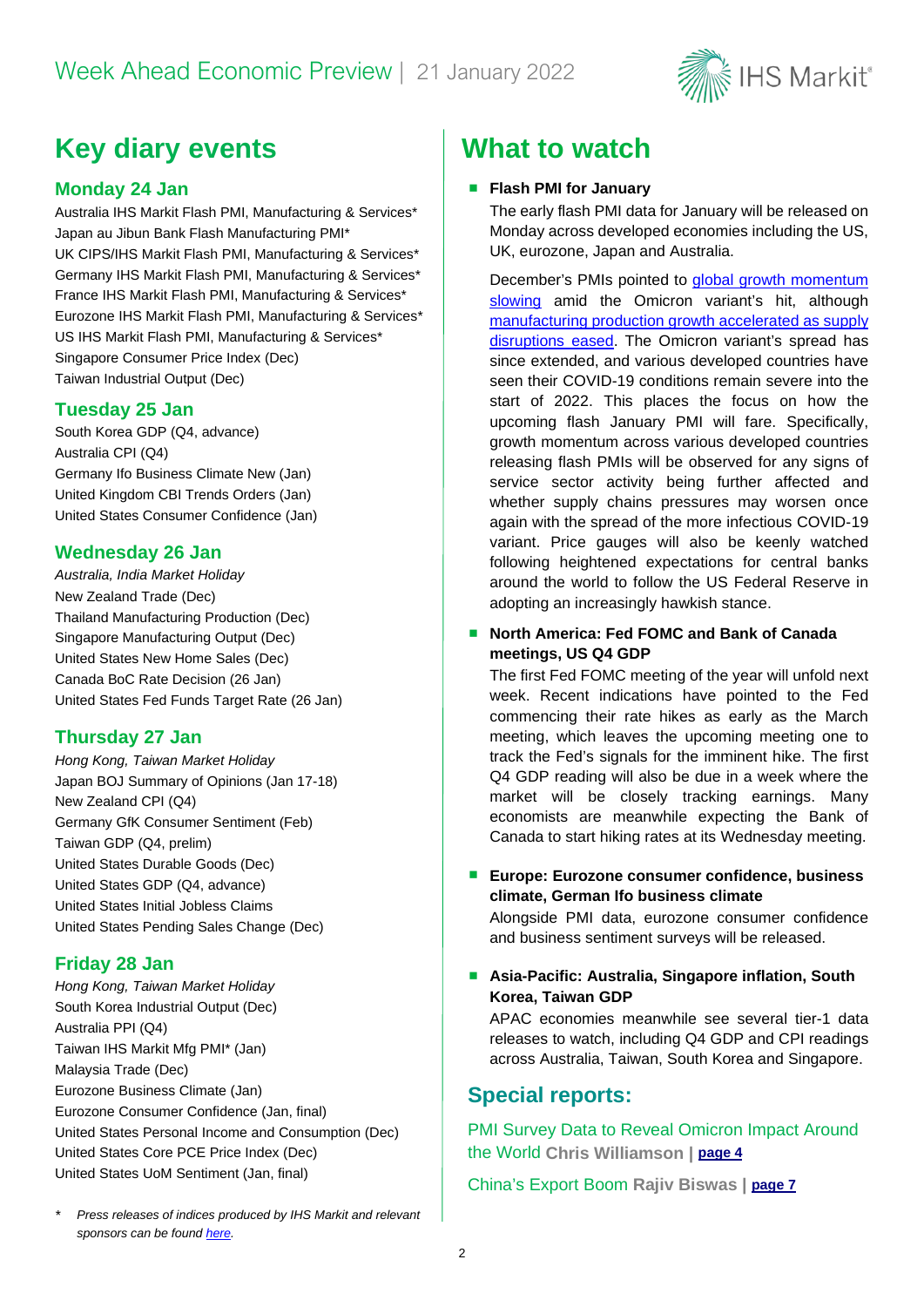

## **Recent PMI and economic analysis from IHS Markit**

| Global      | PMI survey data to reveal Omicron impact around the world<br><b>Labour market heat adds to Bank of England policy dilemma</b>         | 18-Jan<br>$13 - Jan$ | Chris Williamson<br>Chris Williamson |
|-------------|---------------------------------------------------------------------------------------------------------------------------------------|----------------------|--------------------------------------|
|             | Monthly PMI Bulletin: January 2022                                                                                                    | $10 - Jan$           | Chris Williamson,<br>Jingyi Pan      |
|             | Global manufacturing production growth accelerates at end of 2021 as<br>supply disruptions show signs of easing, price pressure cools | 5-Jan                | Chris Williamson                     |
|             | IHS Markit flash PMIs signal slowing economic growth momentum in<br>December, supply constraints broadly ease                         | $16$ -Dec            | Jingyi Pan                           |
|             | Global economic conditions turn unfavourable for emerging markets                                                                     | $14$ -Dec            | Joseph Hayes                         |
| Europe      | UK Flash PMI signals economic slowdown as Omicron hits service<br>sector, inflation peak in sight as price pressures cool             | $16$ -Dec            | Chris Williamson                     |
| Commodities | Weekly Pricing Pulse: Early 2022 commodity price rally continues                                                                      | $19 - Jan$           | Michael Dall                         |

## **IHS Markit Economics & Country Risk highlights**

#### **Supply Chain Crisis: What's Ahead for 2022 [On-Demand]**



The Great Supply Chain Disruption will continue into 2022, with the potential for new, unexpected shortages that will hit companies and add to inflation. In the spring of 2021, IHS Markit went into the face of conventional wisdom and warned that the disruptions would get worse. Now, drawing on IHS Markit's proprietary knowledge and databases, our experts will lay out the challenges in 2022 for shipping and transportation, manufacturing, autos, computer chips, energy, agribusiness, metals, input costs, labor availability, geopolitics, ESG, and economic impacts - and how they all interact.

[Click here to watch this webinar n](https://ihsmarkit.com/events/supply-chain-crisis-whats-ahead-for-2022/overview.html?utm_campaign=PC021315&utm_medium=social-network&utm_source=linkedinondemand)ow

#### **The Great Supply Chain Disruption: Why it continues in 2022**

The global supply chain system is in the midst of the greatest disruption it has ever experienced. It will continue in 2022, with the impact felt across industries, the world economy, and inflation. Drawing upon its range of capabilities, IHS Markit brings together a coherent overview of what's happening in supply chains and why the turmoil will persist. For IHS Markit Connect subscribers only, non-subscribers can contact CustomerCare@ihsmarkit.com.



#### [Click here to read our strategic report](https://connect.ihsmarkit.com/home#/viewer/default/%2FDocument%2FShow%2Fphoenix%2F4273181%3FconnectPath%3DLandingPage.FeaturedResearch)

#### **Get Your Money's Worth: Using PMI Data to Assess Currency Valuation**



Our PMI data have long been used to accurately nowcast by relying on its early release -- well in advance of comparable official data -- and its standardized methodology. Our analysts are now using these same attributes to explore how PMI data could help establish whether a currency is over, under, or valued just right.

[Click here to listen to this podcast by IHS Markit Economics & Country Risk team](https://ihsmarkit.com/podcasts/ecr.html?t=Purchasing%20Managers%E2%80%99%20Index%20(PMI))

#### **For further information:**

For more information on our products, including economic forecasting and industry research, please visit the Solutions section of [www.ihsmarkit.com.](http://www.ihsmarkit.com/) For more information on our PMI business surveys, please visi[t www.ihsmarkit.com/products/PMI](http://www.ihsmarkit.com/products/PMI)

#### [Click here](https://ihsmarkit.com/research-analysis/pmi.html) for more PMI and economic commentary and Follow our latest updates on Twitter at **[@IHSMarkitPMI.](https://twitter.com/IHSMarkitPMI)**

The intellectual property rights to the report are owned by or licensed to IHS Markit. Any unauthorised use, including but not limited to copying, distributing, transmitting or otherwise of any data appearing is not permitted without IHS Markit's prior consent. IHS Markit shall not have any liability, duty or obligation for or relating to the content or information ("data") contained herein, any errors, inaccuracies, omissions or delays in the data, or for any actions taken in reliance thereon. In no event shall IHS Markit be liable for any special, incidental, or consequential damages, arising out of the use of the data. **Purchasing Managers' Index® and PMI® are either registered trade marks of Markit Economics Limited or licensed to Markit Economics Limited. IHS Markit is a registered trademark of IHS Markit Ltd**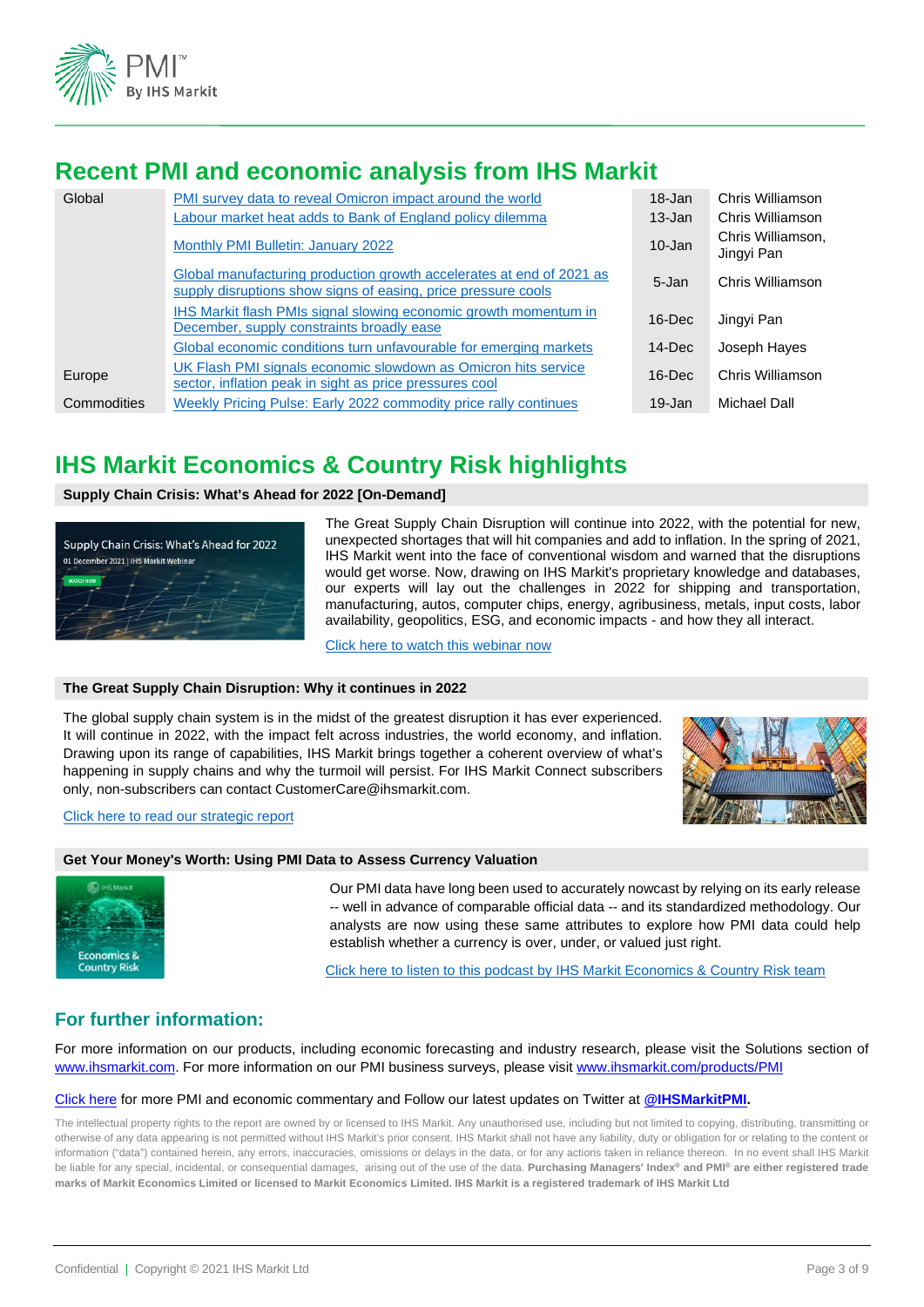

# Special Focus

# PMI Survey Data to Reveal Omicron Impact Around the World

#### **Chris Williamson**

#### **Chief Business Economist, IHS Markit**  Email: chris.williamson@ihsmarkit.com

*PMI survey data will provide important initial insights into economic growth, inflation, supply chain and employment trends around the world, allowing policymakers, financial market analysts and businesses to assess the latest trends at the start of 2022. Here's a quick guide to some of the key issues to watch out for.*

#### **Global economic growth, supply delays and COVID-19 containment**



## <span id="page-3-0"></span>**Assessing the Omicron impact**

January's PMI data will provide the first broad insight into the economic impact of the Omicron variant across the globe, commencing with the flash PMI numbers on 24<sup>th</sup> January for the major developed economies.

The new COVID-19 variant has certainly proven more contagious than prior waves, with case numbers spiking well above previous highs to new records in the US, Australia, the UK and all four major eurozone economies. Japan and other parts of Asia which are critical to supply chains have also been affected, albeit with lower cases per million than in the US and Europe.

Containment measures to control the virus have been stepped up as a result, with IHS Markit's global containment index rising from 26 in December to an eight-month high of 29 in January, up from a pandemiclow of 22 in November. This containment gauge has

risen especially sharply in the eurozone and to lesser, though still notable, extents in the UK and the US, and remains at the highest since the start of the pandemic in China.

#### **COVID-19 cases per million people**



#### **COVID-19 containment measures**



#### **Service sector already hit by Omicron**

The global ratcheting up of COVID-19 containment measures to the highest since last May means the PMI data will be eagerly assessed for the impact of these new restrictions on the service sector, and notably hospitality, which already suffered a subduing impact from the nascent spread of Omicron in December (PMI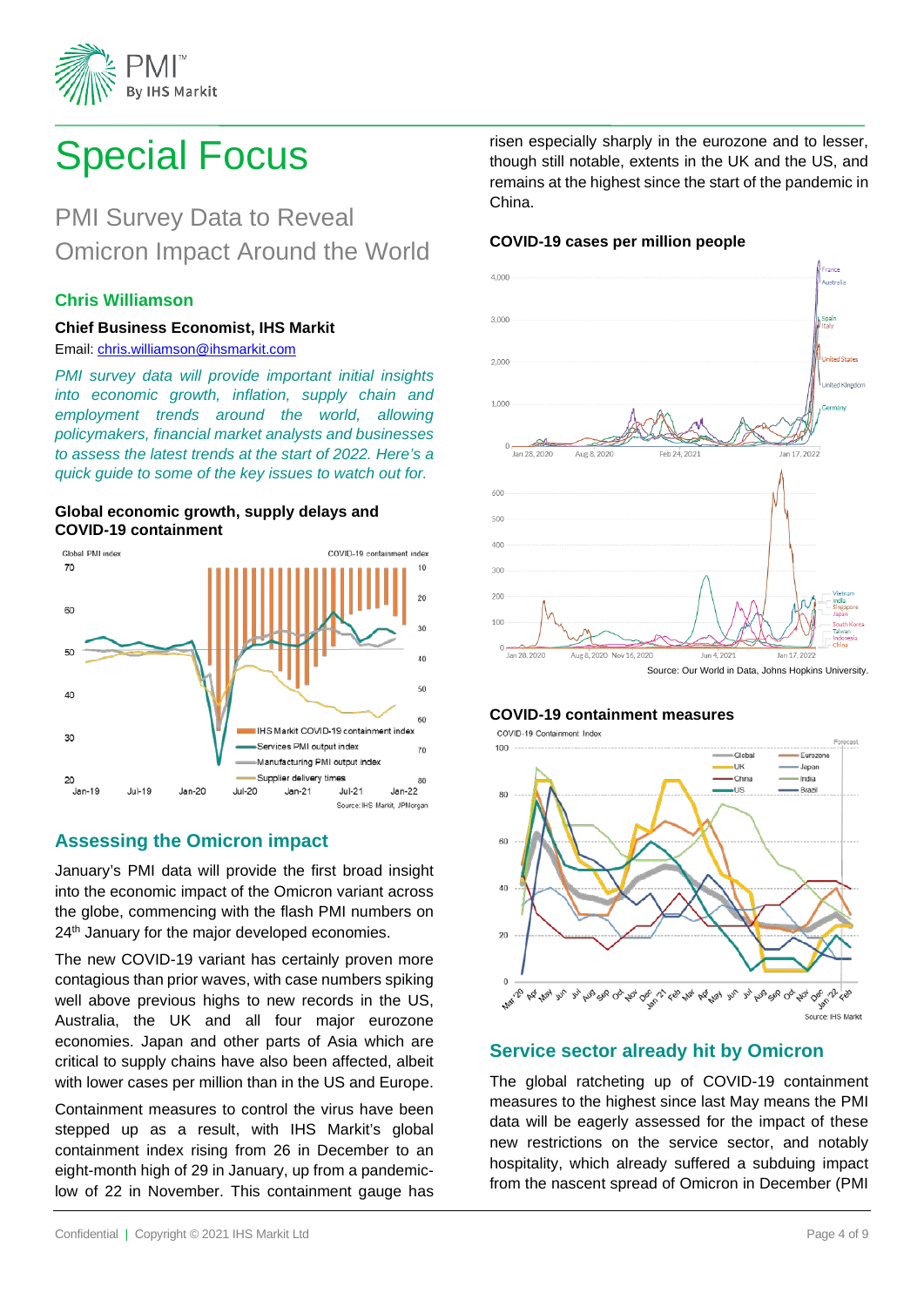

data were collected mid-month). Of course, face-to-face activity will also tend to be adversely affected by people voluntarily avoiding travel, venues, shops or other crowded places to safeguard against the virus, so the increase in containment measures will not necessarily provide a perfect guide to variations in national service sector performance, but should provide a useful guide.

To recap, the prior PMI data showed the US leading the global expansion in December, with growth showing greater resilience compared to the UK and eurozone, where growth rates slowed sharply. The most notable divergences were evident in the service sectors, linked to the increase in COVID-19 restrictions in Europe. Whereas the UK and eurozone overall growth rates slipped sharply to ten- and nine-month lows respectively mainly as a result of the weaker service sector performance, the US saw only a very marginal slowdown.

However, since these PMI data were collected, case numbers have risen even further in Europe, tightening restrictions, and have spiked higher in the US to result in signs of reduced services activity. For example, averaged over the last seven days, the count of seated diners on the US OpenTable platform was 27.3% below the comparable period in 2019. Box-office revenues last week were 52.6% below the comparable week in 2019.





Japan meanwhile continued to lag, reporting slightly weakened output growth in both manufacturing and services, though continued to pull out of the Delta-wave induced downturn recorded between May and September of last year. As with the US and Europe, rising COVID-19 cases in Japan during January hint at further economic weakness in the service sector.

Any major impact on the service sector could lead to GDP estimates for the first quarter being revised lower,

and could be a cause for concern for policymakers that have turned increasingly hawkish in recent weeks due to signs of stubbornly high inflation.

However, a second Omicron impact to watch for is the effect on inflation: although economic growth might slow due to the Omicron spread, the impact could be inflationary.

## **Supply chain resilience and prices**

A key mechanism to watch for the feed through of Omicron to inflation is the PMI's suppliers' delivery times index. As delivery times lengthen, pricing power is handed to suppliers/sellers, and prices tend to rise. Global supply delays had shown signs of easing in December from unprecedented levels earlier in the year, albeit with delays and shortages remaining widespread, in part thanks to reviving factory output in many parts of Asia (which had been hard hit by the Delta variant), notably the ASEAN economies.

#### **Manufacturing production revived in Asia in December…**



Manufacturers' input cost inflation had cooled as a result. Measured globally, input costs rose in December at the slowest pace since last April, hinting that the rate of increase peaked back in October. It should nevertheless be noted that, although moderating, the rate of input cost inflation remains higher than at any time seen in the 10 years prior to the surge seen in the pandemic. As the following chart also clearly implies, any renewed lengthening is likely to lead to higher prices, especially if combined with renewed constraints on manufacturing output due to Omicron occurring at a time of stronger demand.

One of the aspects of the pandemics waves has been a switch from spending in services to goods when infection rates and containment measures increase, so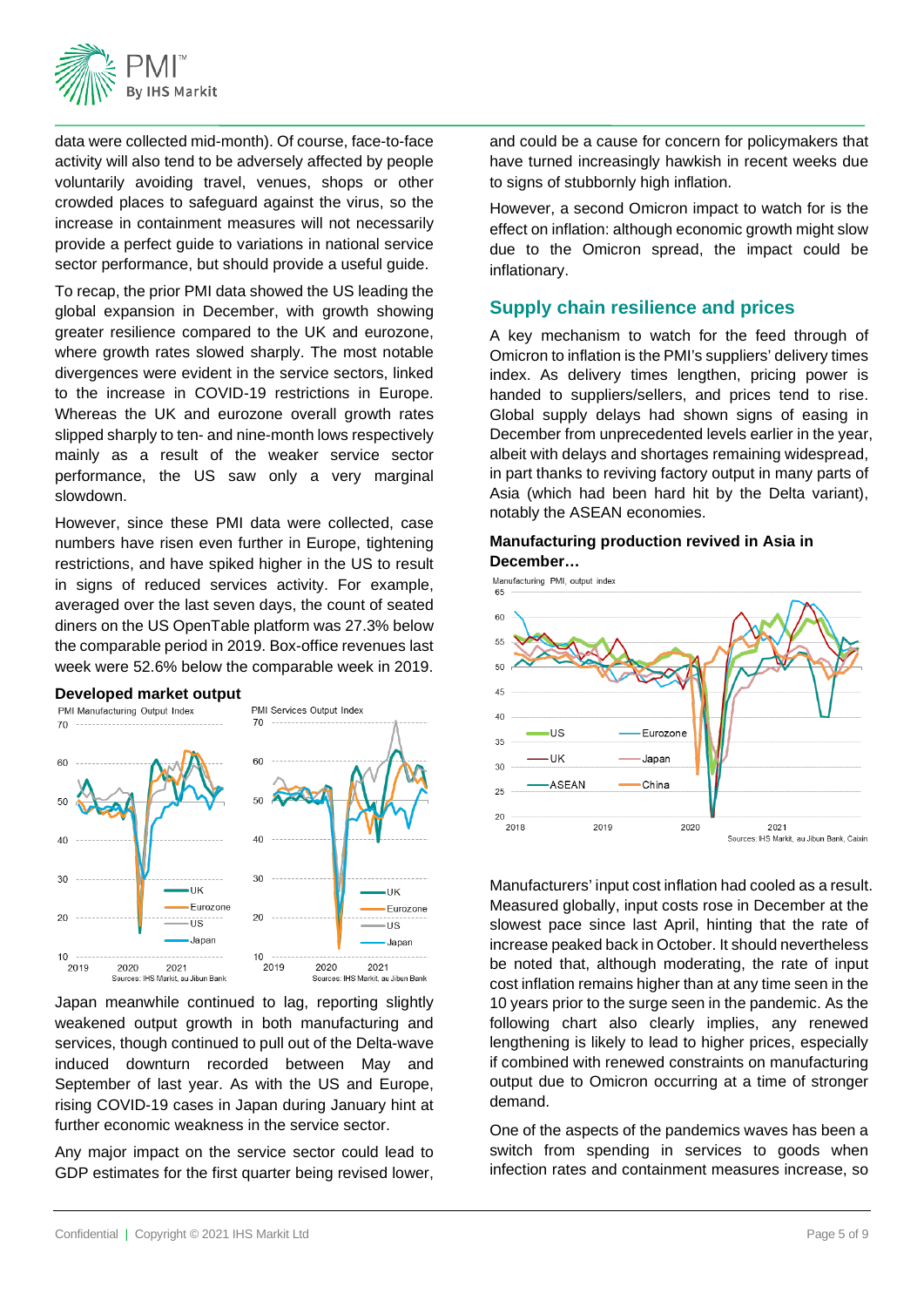

it is possible that we will once again see manufacturing output constricted again just as demand for goods rises.

Global PMI Input Prices

## **…helping alleviate global supply constraints, in turn taking pressure off prices**<br>JPMorgan Global PMI New Orders and Delivery Times Index



#### **Supply chain delays**

Manufacturing PMI, suppliers' delivery times (50 = no change on prior month)



#### **Service sector costs and wage growth**

A further aspect of the surveys to watch is the feed through of price hikes to the service sector and wages, as second-round inflation effects such as rising wages could be key to the degree of policy tightening we see over the course of 2022 from the major central banks. The alleviating supply crunch has principally helped reduce the rate of manufacturing cost pressures, but a far smaller easing in service sector's price gauges was evident globally in December, reflecting the sector's greater exposure to staff costs.

Global employment growth slowed to a three-month low in December, in part reflecting ongoing problems in recruiting or retaining suitable staff, often resulting in higher wages and salaries, notably in Europe (especially the UK) and in the US. The number of service providers reporting increased costs due to rising staff wages and salaries hit the highest since 2007

globally in December, helping sustain global service sector cost inflation at a rate only slightly shy of November's 13-year high.

#### **Service providers reporting higher costs due to rising staff costs**



#### **Developed market service sector cost inflation**

Services PMI Input Costs Index



#### **Links for further information**

The following links provide further information both on recent PMI survey findings and some of the methodology behind the surveys:

- [Global economic growth hit by Omicron but supply tensions ease,](https://ihsmarkit.com/research-analysis/global-economic-growth-hit-by-omicron-but-supply-tensions-ease-Jan22.html)  [a recap of the worldwide PMI surveys in December 2021](https://ihsmarkit.com/research-analysis/global-economic-growth-hit-by-omicron-but-supply-tensions-ease-Jan22.html)
- [Overview of global manufacturing production at end of 2021:](https://ihsmarkit.com/research-analysis/global-manufacturing-production-growth-accelerates-Jan22.html)  [growth picks up as supply disruptions show signs of easing, price](https://ihsmarkit.com/research-analysis/global-manufacturing-production-growth-accelerates-Jan22.html)  [pressure cools](https://ihsmarkit.com/research-analysis/global-manufacturing-production-growth-accelerates-Jan22.html)
- [Understanding PMI suppliers' delivery times: A widely used](https://ihsmarkit.com/research-analysis/understanding--pmi-suppliers-delivery-times-a-widely-used-indicator-of-supply-delays-capacity-constraints-and-price-pressures-Jul21.html)  [indicator of supply delays, capacity constraints and price](https://ihsmarkit.com/research-analysis/understanding--pmi-suppliers-delivery-times-a-widely-used-indicator-of-supply-delays-capacity-constraints-and-price-pressures-Jul21.html)  [pressures](https://ihsmarkit.com/research-analysis/understanding--pmi-suppliers-delivery-times-a-widely-used-indicator-of-supply-delays-capacity-constraints-and-price-pressures-Jul21.html)
- [Headline PMI vs. subindices: how signals can be lost by focusing](https://ihsmarkit.com/research-analysis/understanding--headline-pmi-vs.-subindices-how-signals-can-be-lost-by-focusing-exclusively-on-the-headline-pmi.html)  [exclusively on the headline manufacturing PMI](https://ihsmarkit.com/research-analysis/understanding--headline-pmi-vs.-subindices-how-signals-can-be-lost-by-focusing-exclusively-on-the-headline-pmi.html)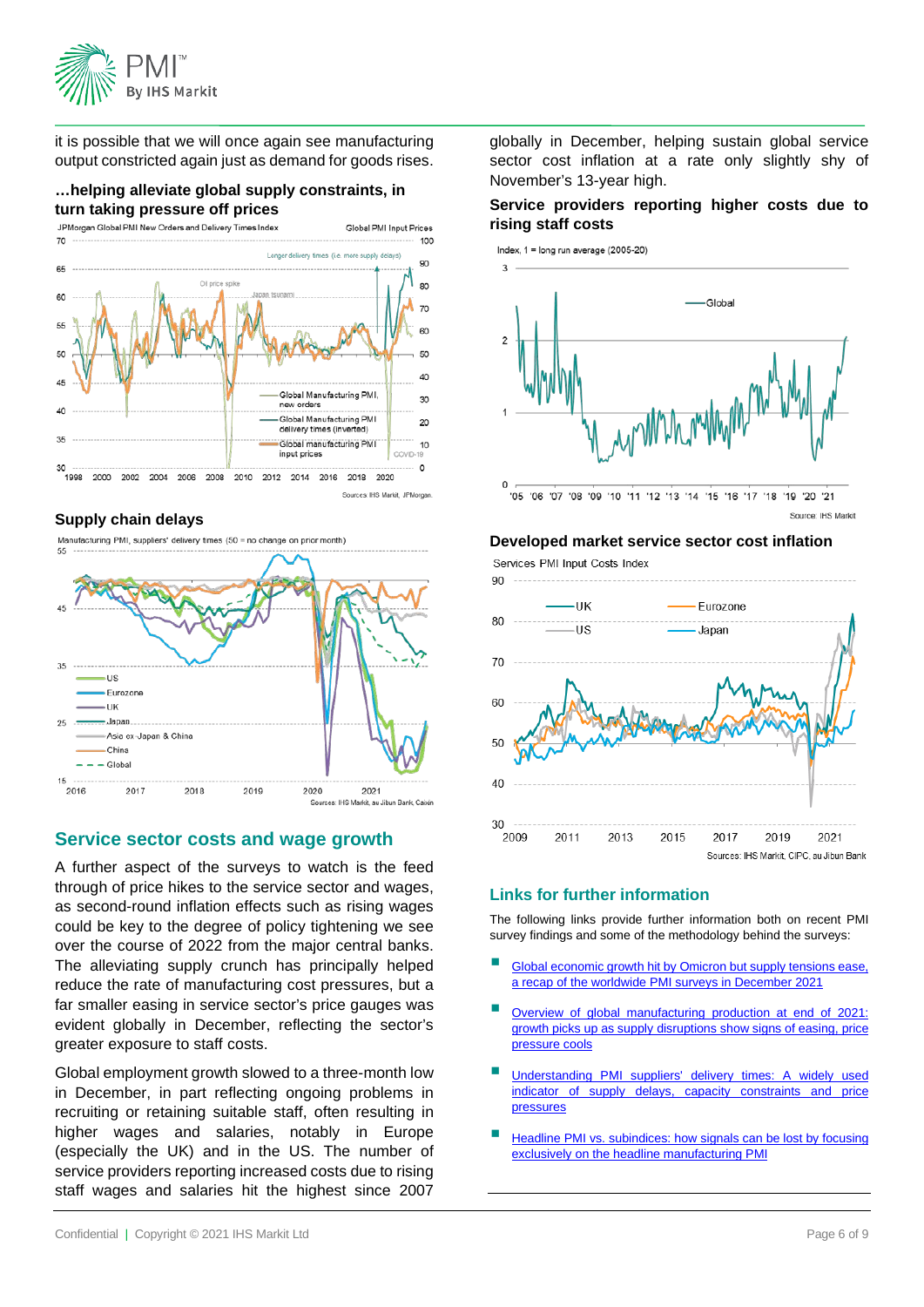

# Special Focus

# China's Export Boom

#### **Rajiv Biswas**

#### **Asia Pacific Chief Economist, IHS Markit**

Email: [rajiv.biswas@ihsmarkit.com](mailto:rajiv.biswas@ihsmarkit.com)

<span id="page-6-0"></span>*China's exports grew by 29.9% year-on-year (y/y) in 2021, with its annual merchandise trade surplus reaching a record high of USD 676 billion. The total value of China's merchandise exports reached USD 3.3 trillion.* 

*The bilateral merchandise trade surplus with the US for 2021 increased to USD 397 billion, as China's exports to the US rose by 27.5% y/y. In the Asia-Pacific region, China's trade with the other 14 nations of the Regional Comprehensive Economic Partnership (RCEP) trade agreement rose by 18.1% in 2021, comprising around 31% of China's total trade.*

#### **China's exports surge in 2021**

The strong growth in China's exports in 2021 reflected the rebound in global economic growth and consumer spending. World GDP is estimated to have increased by 5.6% y/y in 2021, after contracting by 3.4% in 2020.

Rapid growth in US and EU consumer markets helped to drive demand for Chinese exports. Notably, there was buoyant expansion in exports of medical equipment and electronics due to pandemic-related demand for personal protective equipment (PPE) and electronic goods for home offices and digital entertainment.

# **Output in the major developed markets**<br> **Composite PMI Output/Business Activity Index**



China's exports to the US rose by 27.5% y/y in 2021, with China's bilateral trade surplus with the US rising by 25.1% y/y to reach USD 397 billion. This was slightly below the record high bilateral trade surplus of USD 418 billion recorded in 2018.

China's exports to the EU also showed strong gains, rising by 32.6% y/y in 2021 to reach USD 518 billion. This pushed China's bilateral trade surplus with the EU to USD 208 billion, rising sharply by 57.4% compared with 2020.



China's imports also grew strongly in 2021, rising by 30.1% y/y. China's imports from the US rose by 32.7% y/y in 2021, albeit the large imbalance between bilateral exports and imports with the US resulted in a sharp increase in China's bilateral trade surplus.

Despite China's trade war with Australia during 2020-21, China's imports from Australia rose by 40% y/y in 2021, due to the surging value of imports of iron ore and LNG from Australia.

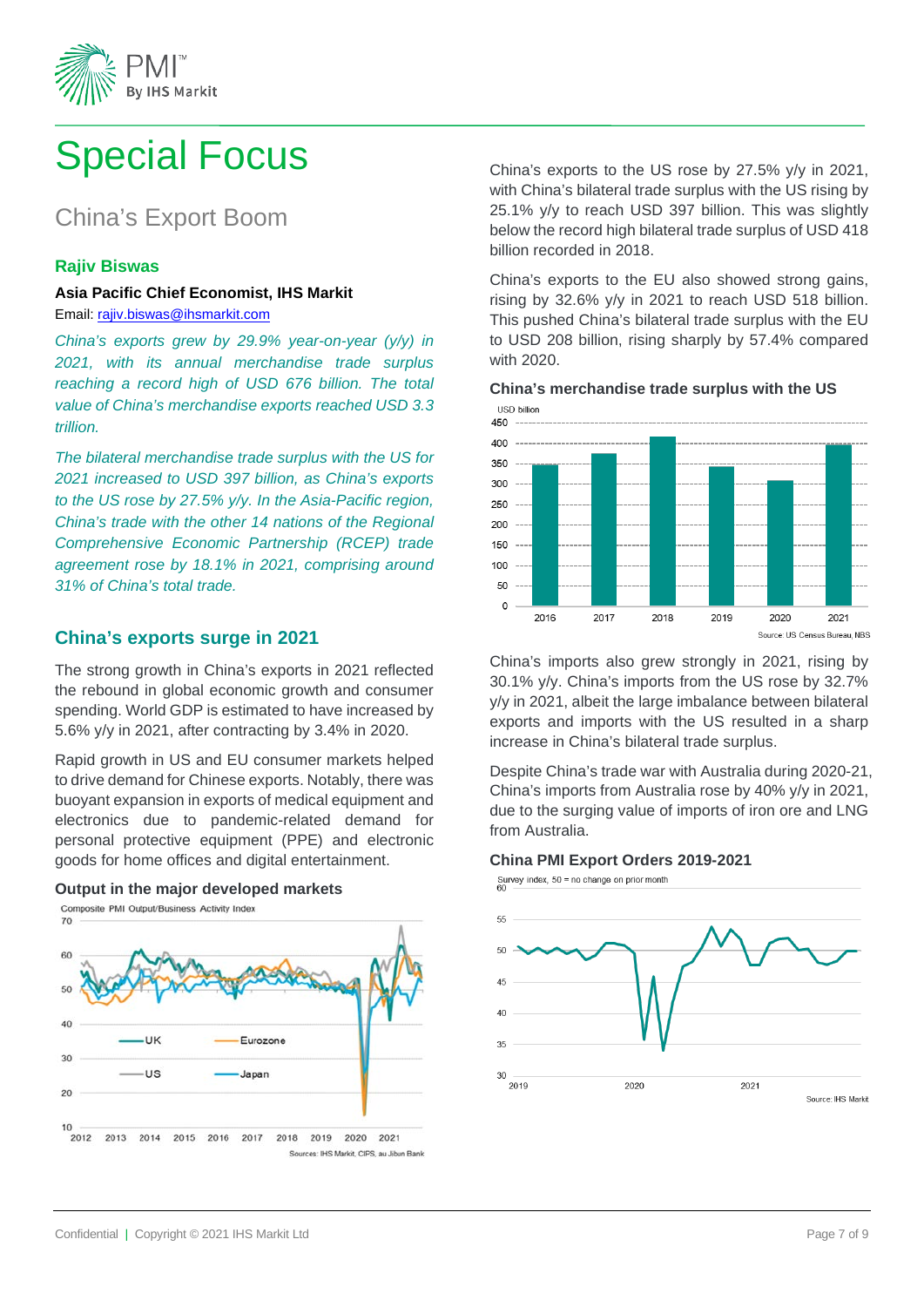

#### **RCEP will boost China's trade flows in APAC**

The Regional Comprehensive Economic Partnership (RCEP) is a trade liberalization initiative among 15 Asia-Pacific economies which together account for around 29% of world GDP. The RCEP members comprise the 10 ASEAN members, plus China, Japan, South Korea, Australia and New Zealand.

The implementation of RCEP on 1st January 2022 will allow the benefits of the trade agreement to commence for those nations that have already ratified the agreement, which include China. Amongst the ASEAN nations, those that have ratified RCEP to date include Singapore, Thailand, Vietnam, Cambodia, Brunei and Laos. The other RCEP members that have ratified the RCEP agreement are Australia, Japan, New Zealand and South Korea.



RCEP is the world's biggest regional free trade agreement (FTA) measured in terms of GDP, larger than the Comprehensive and Progressive Agreement for Trans-Pacific Partnership (CPTPP), the European Union, the recent US-Mexico-Canada Free Trade Agreement or Mercosur. However, if the UK and China are successful in their applications to join the CPTPP, then the expanded CPTPP would become larger than the RCEP as measured by GDP of the member economies.

China's trade with the other 14 RCEP members rose by 18.1% y/y in 2021, accounting for 30.9% of China's total foreign trade.

China-ASEAN bilateral economic ties have grown at a very rapid rate over the past three decades. Bilateral trade in goods between China and ASEAN has risen at a remarkable rate, increasing from just USD 9 billion in 1991 to USD 685 billion in 2020. In 2020, ASEAN also surpassed the EU to become China's largest trading partner for the first time. From the ASEAN perspective,

China has already been the largest market for ASEAN exports for the past 12 years. In 2021, bilateral trade between China and ASEAN recorded strong growth of 19.1% y/y.

Bilateral investment ties have also soared. In 2020, China's direct investment in ASEAN reached USD 14.4 billion, up by 52%, and ASEAN's actual investment in China reached USD 8 billion dollars. According to preliminary statistics, in the first half of 2021, Chinese companies invested USD 6.8 billion in ASEAN, and ASEAN investment in China was USD 5.6 billion.

One important advantage of the RCEP is its very favourable rules of origin treatment, which provide cumulative benefits that will help to build manufacturing supply chains within the RCEP region across different countries. This will help to attract foreign direct investment flows for a wide range of manufacturing and infrastructure projects into the RCEP member nations. A number of RCEP member nations with strong manufacturing hubs are well-positioned to benefit from increased foreign direct investment inflows into the APAC region due to the rules of origin benefits of the RCEP.

#### **China-ASEAN trade in goods**



Several ASEAN nations, namely Brunei, Malaysia, Singapore and Vietnam, are also members of the CPTPP. These ASEAN countries will also benefit from improved market access to the rest of the CPTPP members. If the UK's application to join the CPTPP is eventually successful, this will further increase the trade liberalization benefits of CPTPP for the ASEAN nations that are members.

#### **The medium-term outlook for China's exports**

Following considerable disruption to Asia-Pacific trade flows during 2018-2021 due to the US-China trade war and the impact of the pandemic, world trade rebounded